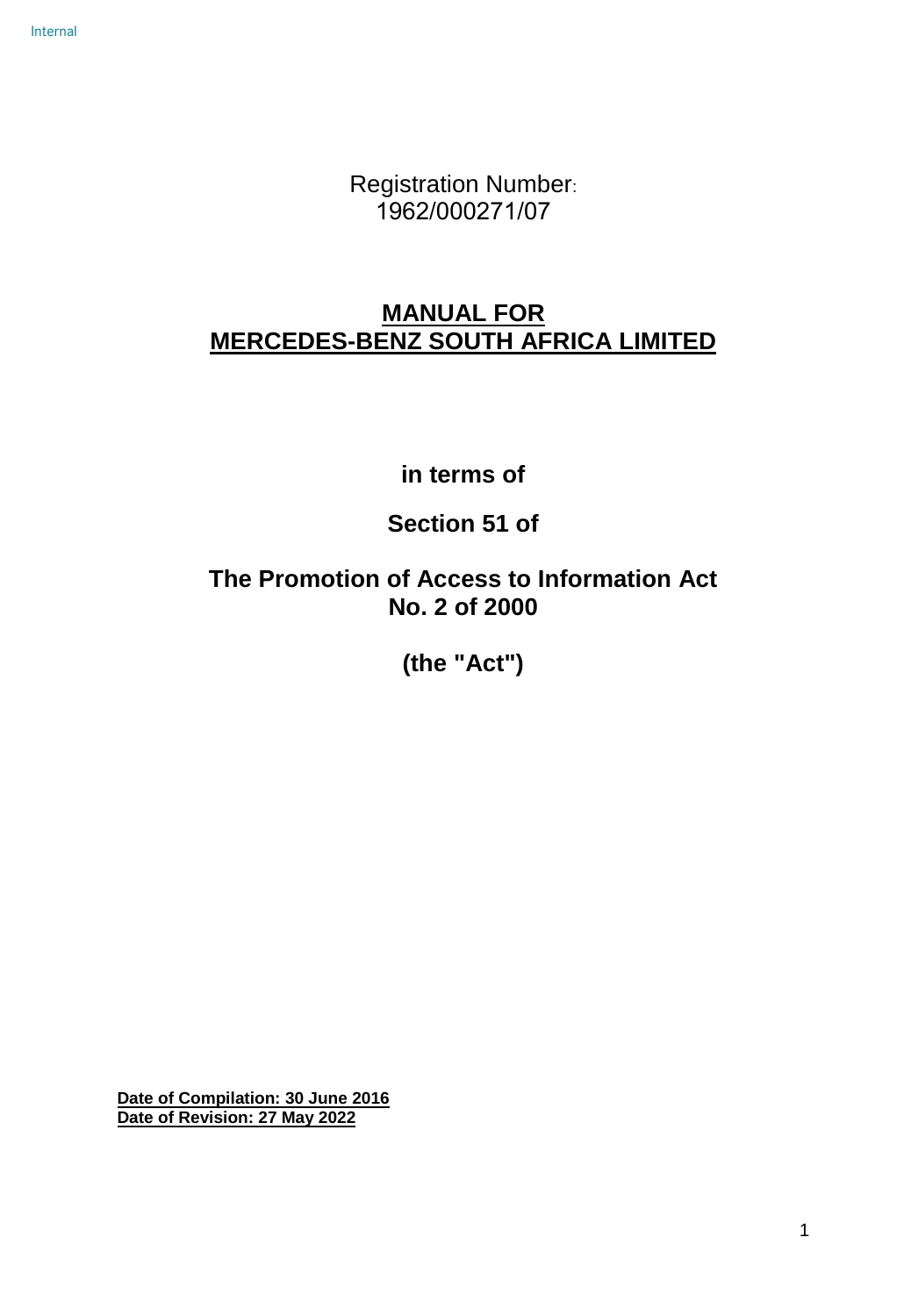# **TABLE OF CONTENTS**

| 2.  |                                                         |  |
|-----|---------------------------------------------------------|--|
| 3.  |                                                         |  |
| 4.  | DESCRIPTION OF GUIDE REFERRED TO IN SECTION 10 OF PAIA5 |  |
| 5.  |                                                         |  |
| 6.  |                                                         |  |
| 7.  |                                                         |  |
| 8.  |                                                         |  |
| 9.  |                                                         |  |
| 10. |                                                         |  |
|     |                                                         |  |
|     |                                                         |  |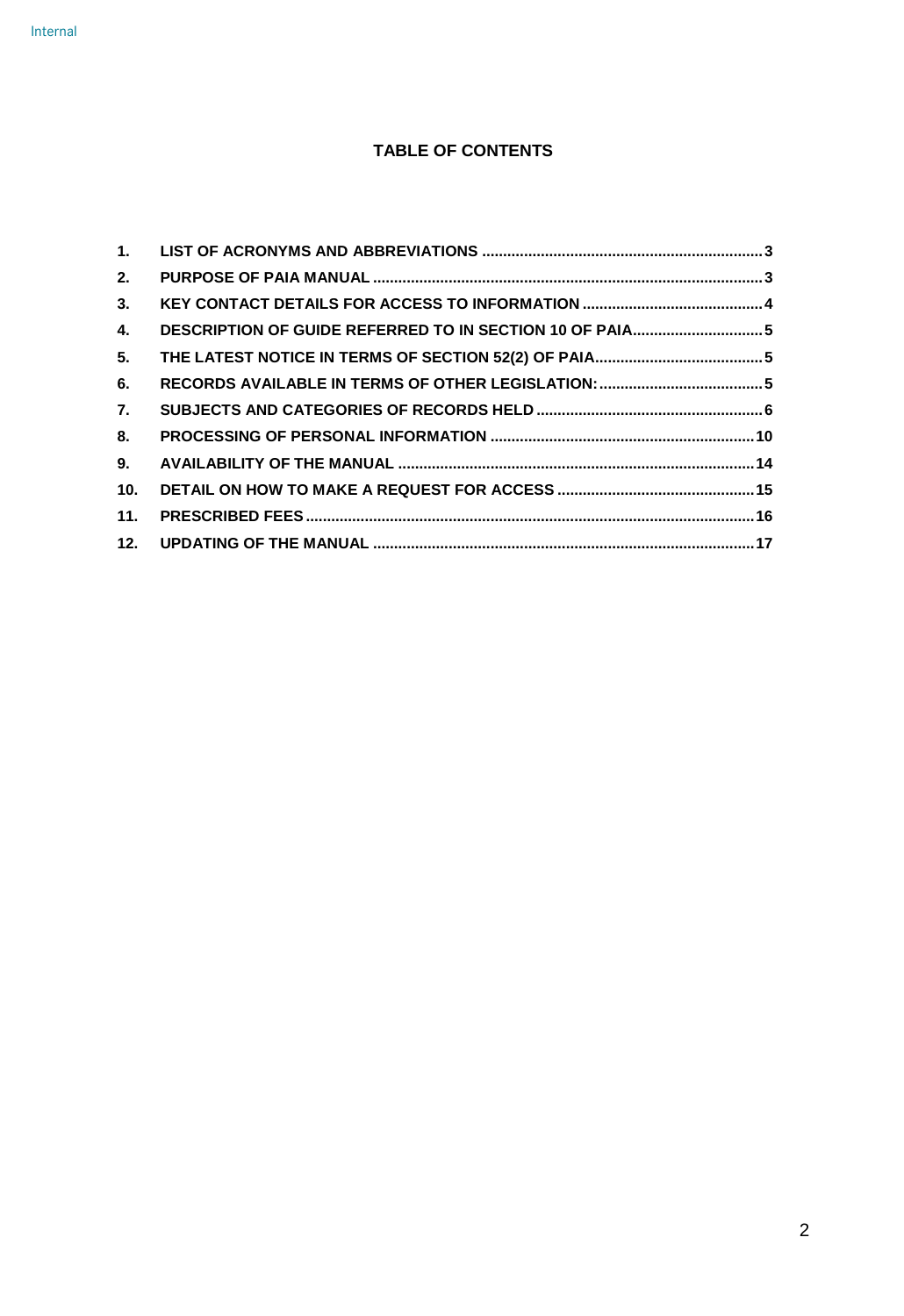### <span id="page-2-0"></span>**1. LIST OF ACRONYMS AND ABBREVIATIONS**

| 1.1 | "CEO"               | <b>Chief Executive Officer</b>                                        |
|-----|---------------------|-----------------------------------------------------------------------|
|     | 1.2 "DIO"           | Deputy Information Officer;                                           |
| 1.3 | "IO"                | Information Officer;                                                  |
|     | 1.4 "Minister"      | Minister of Justice and Correctional Services;                        |
|     | 1.5 "PAIA"          | Promotion of Access to Information Act No. 2 of 2000 (as<br>amended); |
|     | 1.6 " <b>POPIA"</b> | Protection of Personal Information Act No.4 of 2013;                  |
| 1.7 | "Regulator"         | Information Regulator of South Africa.                                |

# <span id="page-2-1"></span>**2. PURPOSE OF PAIA MANUAL**

This PAIA Manual is useful for the public to-

- 2.1 check the categories of records held by a body which are available without a person having to submit a formal PAIA request;
- 2.2 have a sufficient understanding of how to make a request for access to a record of the body, by providing a description of the subjects on which the body holds records and the categories of records held on each subject;
- 2.3 know the description of the records of the body which are available in accordance with any other legislation;
- 2.4 access all the relevant contact details of the Information Officer and Deputy Information Officer who will assist the public with the records they intend to access;
- 2.5 know the description of the guide on how to use PAIA, as updated by the Regulator and how to obtain access to it;
- 2.6 know if the body will process personal information, the purpose of processing of personal information and the description of the categories of data subjects and of the information or categories of information relating thereto;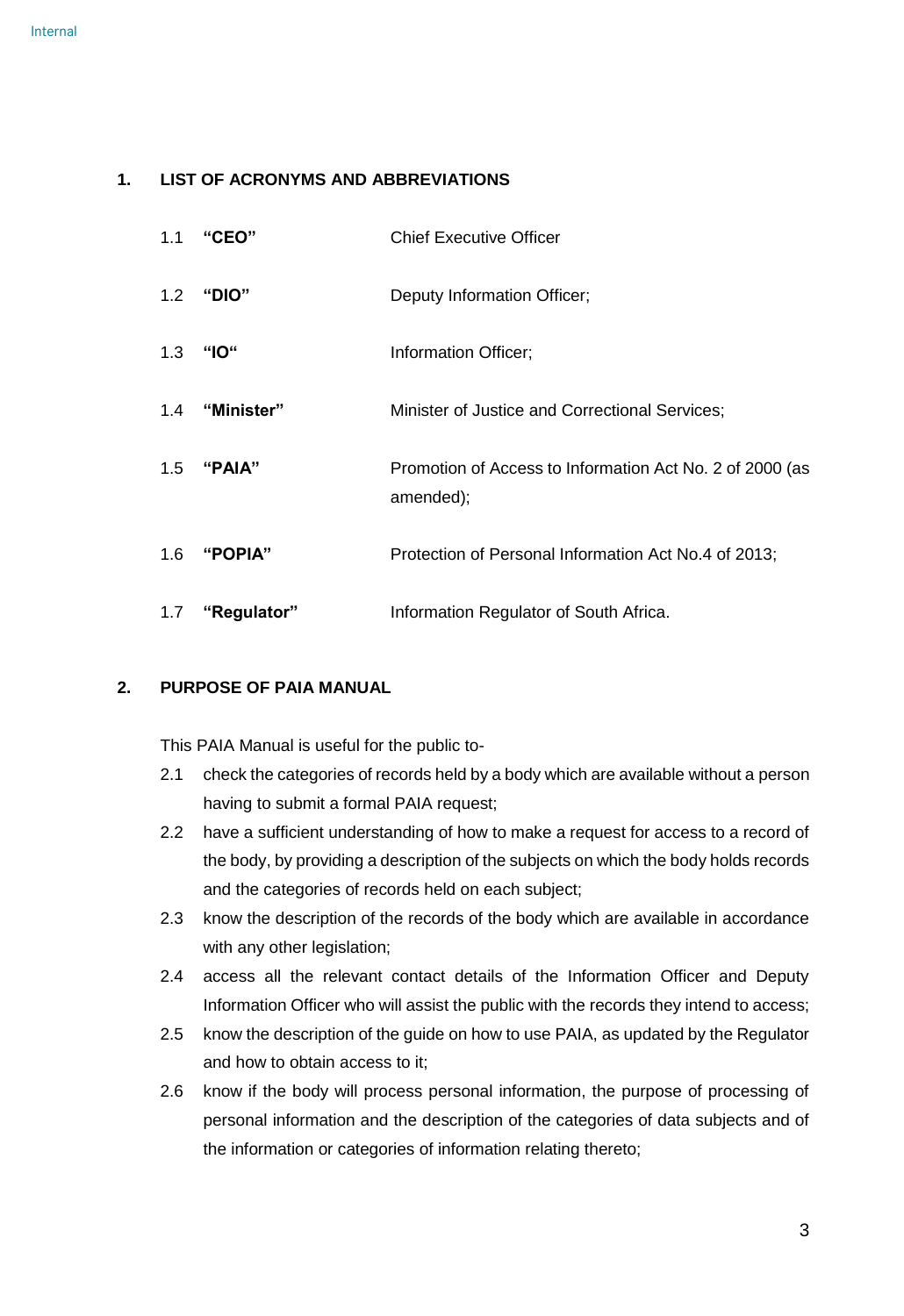- 2.7 know the description of the categories of data subjects and of the information or categories of information relating thereto;
- 2.8 know the recipients or categories of recipients to whom the personal information may be supplied;
- 2.9 know if the body has planned to transfer or process personal information outside the Republic of South Africa and the recipients or categories of recipients to whom the personal information may be supplied; and
- 2.10 know whether the body has appropriate security measures to ensure the confidentiality, integrity and availability of the personal information which is to be processed.

# <span id="page-3-0"></span>**3. KEY CONTACT DETAILS FOR ACCESS TO INFORMATION**

# 3.1. Contact Details of Information Officer

Chief Executive Officer: Andreas Brand Telephone No.  $+27 (0)43 706 9111$ Email: [dataprotection\\_mbsa@mercedes-benz.com](mailto:dataprotection_mbsa@mercedes-benz.com)

# 3.2. Contact Details of Deputy Information Officer

Manager Compliance: Ms. Mashudu Makhuvha Telephone No.: +27 (0)12 677 1500

Email:

[mashudu.makhuvha@mercedes-benz.com](mailto:mashudu.makhuvha@mercedes-benz.com)

3.3. Access to information general contacts

Email:

[dataprotection\\_mbsa@mercedes-benz.com](mailto:dataprotection_mbsa@mercedes-benz.com)

3.4. National or Head Office

Postal Address: PO Box 1717, Pretoria, 0001 Physical Address: Wierda Road (R576/M10 West), Zwartkop, 0046 Telephone: +27 (0)12 677 1500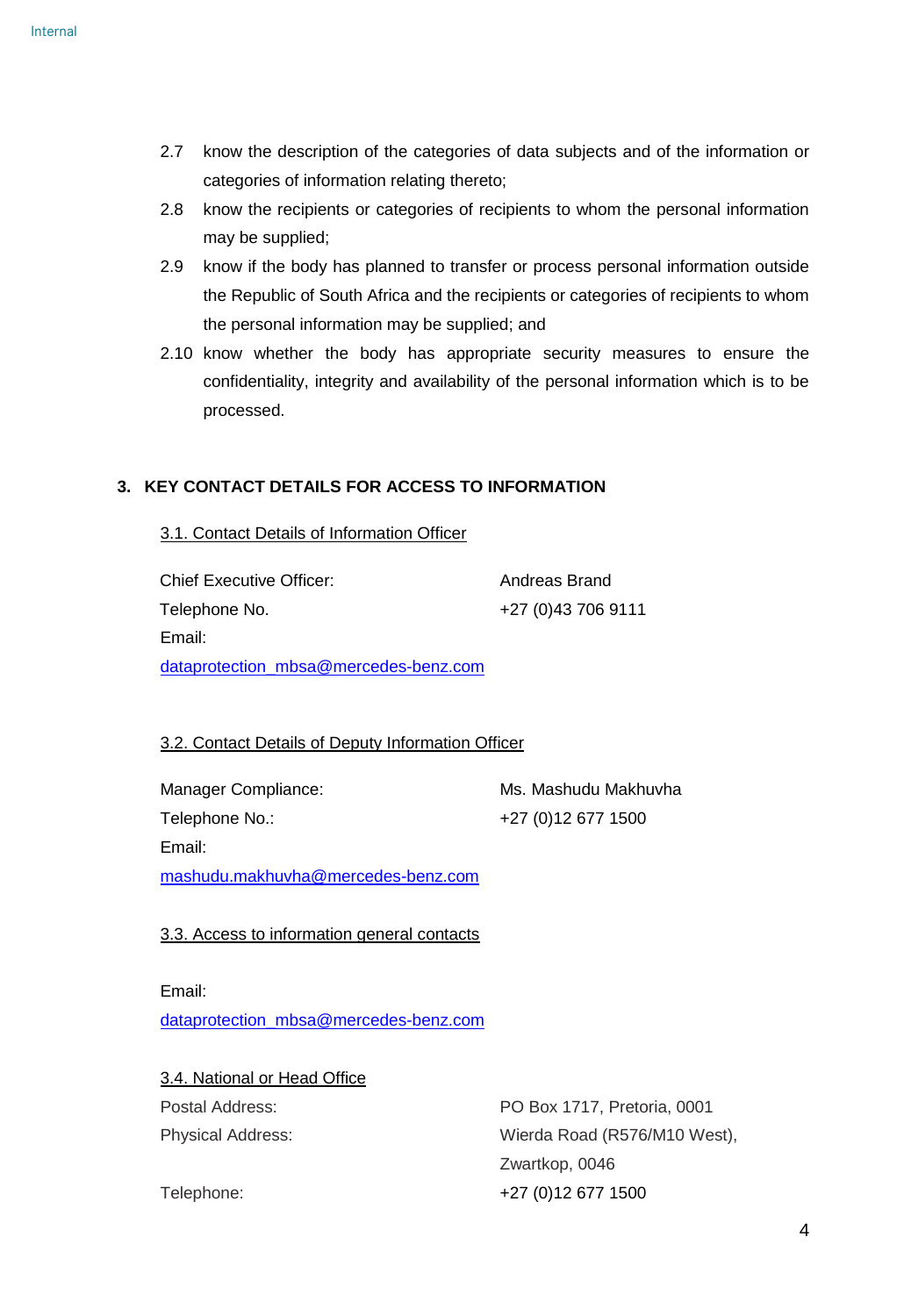Email: [webmails.southafrica@cac.mercedes-benz.com](mailto:webmails.southafrica@cac.mercedes-benz.com)

Website: [https://corporate.mercedes-benz.co.za](https://corporate.mercedes-benz.co.za/)

# <span id="page-4-0"></span>**4. DESCRIPTION OF GUIDE REFERRED TO IN SECTION 10 OF PAIA**

A Guide has been compiled by the Information Regulator terms of Section 10 of PAIA. It contains information required by a person wishing to exercise any right contemplated in PAIA and POPIA.

# <span id="page-4-1"></span>**5. THE LATEST NOTICE IN TERMS OF SECTION 52(2) OF PAIA**

At this stage, no notice(s) has/have been published on the categories of records that are automatically available without a person having to request access in terms of PAIA.

# <span id="page-4-2"></span>**6. RECORDS AVAILABLE IN TERMS OF OTHER LEGISLATION**

| <b>Record Available</b>                   | <b>Applicable Legislation</b>                 |
|-------------------------------------------|-----------------------------------------------|
| <b>Employment Equity Plan</b>             | Employment Equity Act 55 of 1998              |
| <b>Employment Contracts</b>               | Basic Conditions of Employment Act 75 of 1997 |
| Records to be kept by Employer            | Labour Relations Act 66 of 1995               |
| <b>BBBEE Certificate</b>                  | Broad-Based Black Economic Empowerment        |
|                                           | Act 53 of 2003                                |
| Compensation payments, assessments        | Compensation for Occupational Injuries and    |
| and a letter of good standing             | Disease Act 130 of 1993                       |
| Documents of incorporation                | Companies Act 71 of 2008                      |
| Registration and declaration of employees | Unemployment Insurance Act 63 of 2001         |
| VAT returns for past 5 (five) years;      | Value Added Tax Act 89 of 1991                |
| Clearance certificate                     |                                               |
| Income Tax returns for past 5 (five)      | Income Tax Act 58 of 1962                     |
| years; Clearance certificate              |                                               |
| <b>Workplace Skills Plan and Annual</b>   | Skills Development Act 9 of 1999              |
| Training Report (ATR)                     |                                               |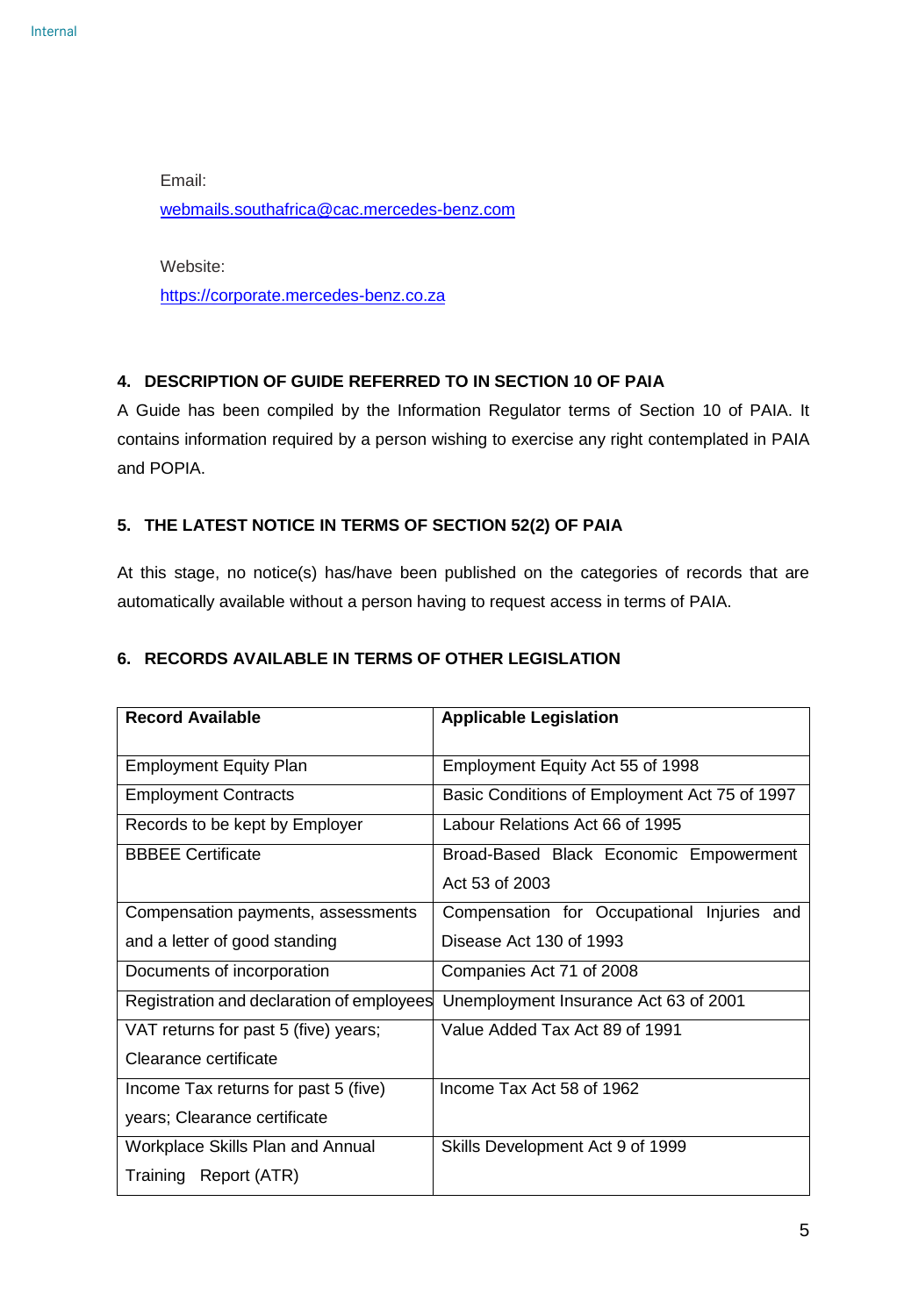| <b>Registration certificate</b>        | Trade Marks Act 194 of 1993                      |  |
|----------------------------------------|--------------------------------------------------|--|
|                                        |                                                  |  |
| Terms and Conditions of Use of Website | Electronic Communications and Transactions       |  |
|                                        |                                                  |  |
|                                        | Act 25 of 2002                                   |  |
|                                        |                                                  |  |
| <b>Privacy Policy</b>                  | Protection of Personal Information Act 4 of 2013 |  |
|                                        |                                                  |  |
| Customer records                       | Consumer Protection Act 68 of 2008               |  |
|                                        |                                                  |  |
| <b>Transaction records</b>             | Financial Intelligence Centre Act 38 of 2001     |  |
|                                        |                                                  |  |
| Employee records                       | Occupational Health and Safety Act               |  |
|                                        |                                                  |  |
| <b>PAIA Manual</b>                     | Promotion of Access to Information Act 2 of 2000 |  |
|                                        |                                                  |  |
|                                        |                                                  |  |

\* Disclaimer – The abovementioned does not constitute a closed list.

# <span id="page-5-0"></span>**7. SUBJECTS AND CATEGORIES OF RECORDS HELD**

| <b>Subject</b>                         | <b>Category of Information</b>                                                           | <b>Availability</b>                                                                                              |
|----------------------------------------|------------------------------------------------------------------------------------------|------------------------------------------------------------------------------------------------------------------|
| <b>Companies Act</b><br><b>Records</b> | Documents of incorporation                                                               | Available from Companies and<br><b>Intellectual Property</b><br>Commission (CIPC) or request<br>in terms of PAIA |
|                                        | Memorandum of Incorporation                                                              | Available from Companies and<br><b>Intellectual Property</b><br>Commission (CIPC) or request<br>in terms of PAIA |
|                                        | Minutes of Directors meetings                                                            | Request in terms of PAIA                                                                                         |
|                                        | Records relating to the<br>appointment of directors                                      | Available from Companies and<br><b>Intellectual Property</b><br>Commission (CIPC) or request<br>in terms of PAIA |
|                                        | Member's Register and other<br>statutory registers                                       | Available from Companies Act<br>or request in terms of PAIA                                                      |
|                                        |                                                                                          |                                                                                                                  |
| <b>Financial Records</b>               | <b>Published Annual Financial</b><br><b>Statements and Management</b><br><b>Accounts</b> | Information available on<br>company website                                                                      |
|                                        | <b>Accounting Records</b>                                                                | Request in terms of PAIA                                                                                         |
|                                        | <b>Banking Records</b>                                                                   | Request in terms of PAIA                                                                                         |
|                                        | <b>Bank Statements</b>                                                                   | Request in terms of PAIA                                                                                         |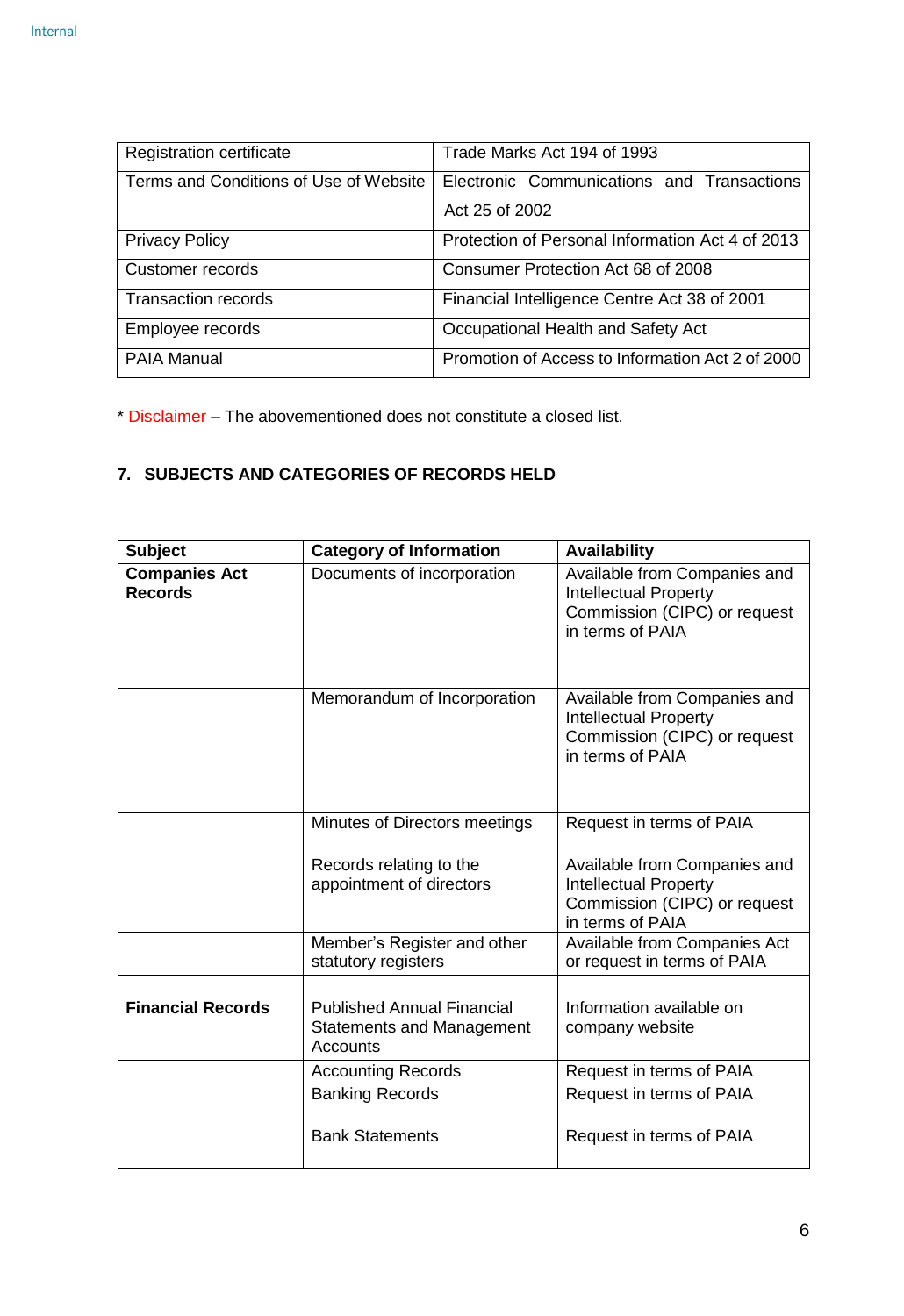|                                                                  | Paid Cheques                                                        | Request in terms of PAIA                                                                          |
|------------------------------------------------------------------|---------------------------------------------------------------------|---------------------------------------------------------------------------------------------------|
|                                                                  | Electronic banking records                                          | Request in terms of PAIA                                                                          |
|                                                                  | <b>Asset Register</b>                                               | Request in terms of PAIA                                                                          |
|                                                                  | <b>Rental Agreements</b>                                            | Request in terms of PAIA                                                                          |
|                                                                  | Invoices                                                            | Request in terms of PAIA                                                                          |
|                                                                  | <b>Automotive Production</b><br>Development Programme               | Request in terms of PAIA                                                                          |
|                                                                  | Financial reporting packs                                           | Request in terms of PAIA                                                                          |
|                                                                  | Vehicle and Parts Costing                                           | Request in terms of PAIA                                                                          |
| <b>Income Tax Records</b>                                        | <b>PAYE Records</b>                                                 | Request in terms of PAIA                                                                          |
|                                                                  | <b>Company Tax Returns</b>                                          | Request in terms of PAIA                                                                          |
|                                                                  | <b>Employee Tax Returns</b>                                         | Request in terms of PAIA                                                                          |
|                                                                  | Documents issued to<br>employees for income tax<br>purposes         | Request in terms of PAIA                                                                          |
|                                                                  | Records of payments made to<br>SARS on behalf of employees          | Request in terms of PAIA                                                                          |
|                                                                  | VAT number                                                          | <b>Available from South African</b><br>Receiver of Revenue website<br>or request in terms of PAIA |
|                                                                  | <b>Skills Development Levies</b>                                    | Request in terms of PAIA                                                                          |
|                                                                  | UIF                                                                 | Request in terms of PAIA                                                                          |
|                                                                  | Carbon Tax                                                          | Request in terms of PAIA                                                                          |
|                                                                  | <b>Customs</b>                                                      | Request in terms of PAIA                                                                          |
|                                                                  | Quarterly Excise returns to<br><b>SARS</b>                          | Request in terms of PAIA                                                                          |
|                                                                  | <b>Workmen's Compensation</b>                                       | Request in terms of PAIA                                                                          |
| <b>Human Resources</b><br><b>Documents and</b><br><b>Records</b> | <b>Employment contracts</b>                                         | Request in terms of PAIA                                                                          |
|                                                                  | <b>Broad Based Black Economic</b><br><b>Empowerment certificate</b> | Request in terms of PAIA                                                                          |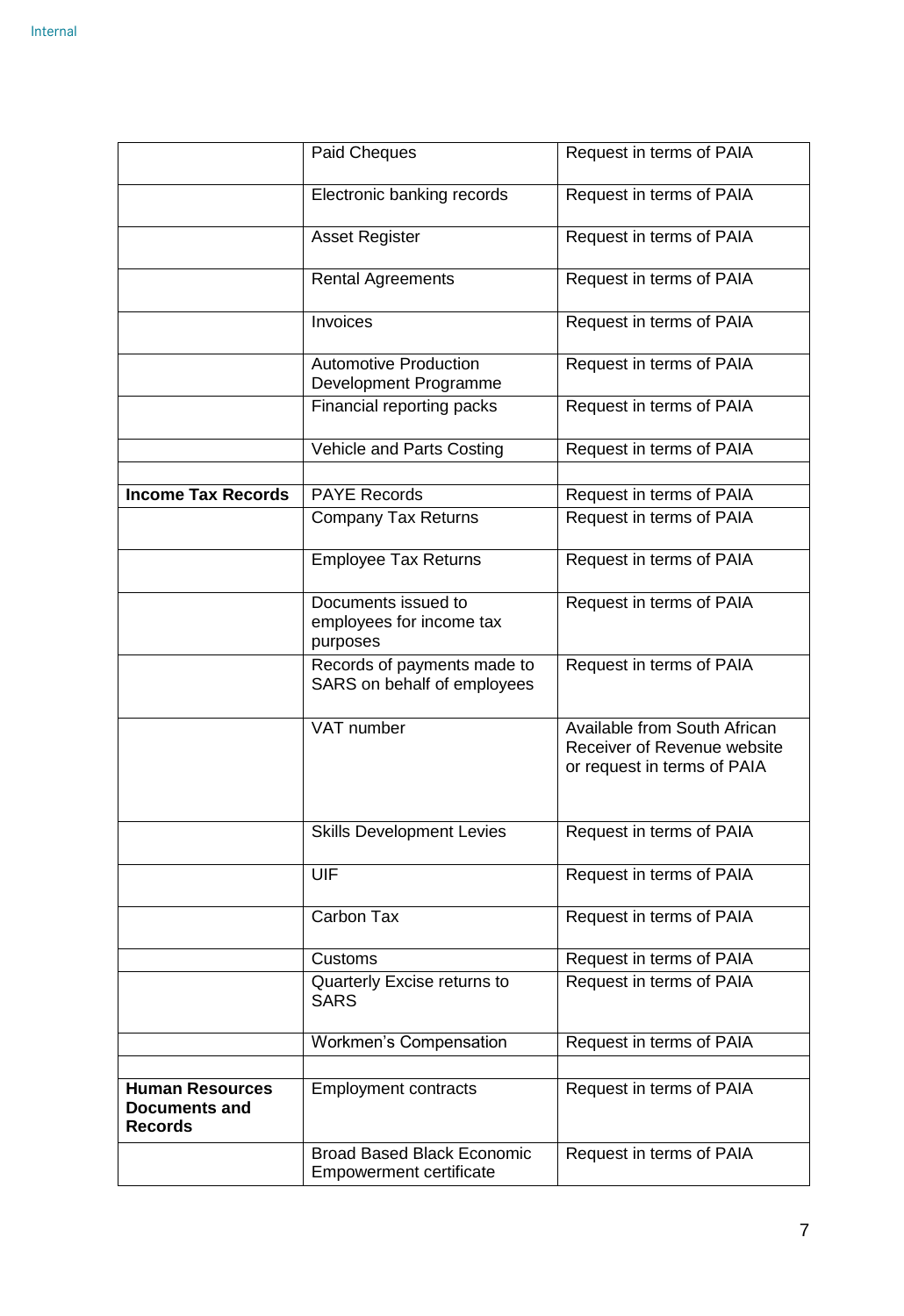|                                           | DoEL- EEA2 and EEA4                                   | Request in terms of PAIA                                          |
|-------------------------------------------|-------------------------------------------------------|-------------------------------------------------------------------|
|                                           | <b>Employment Equity Plan</b>                         | Request in terms of PAIA                                          |
|                                           | <b>Medical Aid records</b>                            | Request in terms of PAIA                                          |
|                                           | <b>Retirement Fund records</b>                        | Request in terms of PAIA                                          |
|                                           | Disciplinary records                                  | Request in terms of PAIA                                          |
|                                           | Salary records                                        | Request in terms of PAIA                                          |
|                                           | <b>SETA</b> records                                   | Request in terms of PAIA                                          |
|                                           | Disciplinary code                                     | Request in terms of PAIA                                          |
|                                           | Leave records                                         | Request in terms of PAIA                                          |
|                                           | Training records                                      | Request in terms of PAIA                                          |
|                                           | <b>Training Manuals</b>                               | Request in terms of PAIA                                          |
|                                           | Policies and Procedures                               | Request in terms of PAIA                                          |
|                                           | <b>Health and Safety Records</b>                      | Request in terms of PAIA                                          |
|                                           | <b>Recruitment and Termination</b><br>Records         | Request in terms of PAIA                                          |
|                                           | <b>HR Systems Documentation</b>                       | Request in terms of PAIA                                          |
|                                           | Employee Investigation<br>Information                 | Request in terms of PAIA                                          |
|                                           | <b>Vehicle Crime Information</b>                      | Request in terms of PAIA                                          |
| <b>Public Relations</b><br><b>Records</b> | <b>Media Releases</b>                                 | Request in terms of PAIA                                          |
|                                           | <b>Product Information</b>                            | Request in terms of PAIA                                          |
|                                           | <b>Public Corporate Records</b>                       | Request in terms of PAIA                                          |
|                                           | <b>Community Trust Records</b>                        | Request in terms of PAIA                                          |
|                                           | <b>Website Terms and Conditions</b><br>(Legal Notice) | <b>Freely available on DLegal</b><br>Notice (mercedes-benz.co.za) |
| <b>Corporate Affairs</b>                  | Social responsibility spend                           | Request in terms of PAIA                                          |
|                                           | Social responsibility strategy                        | Freely available on website                                       |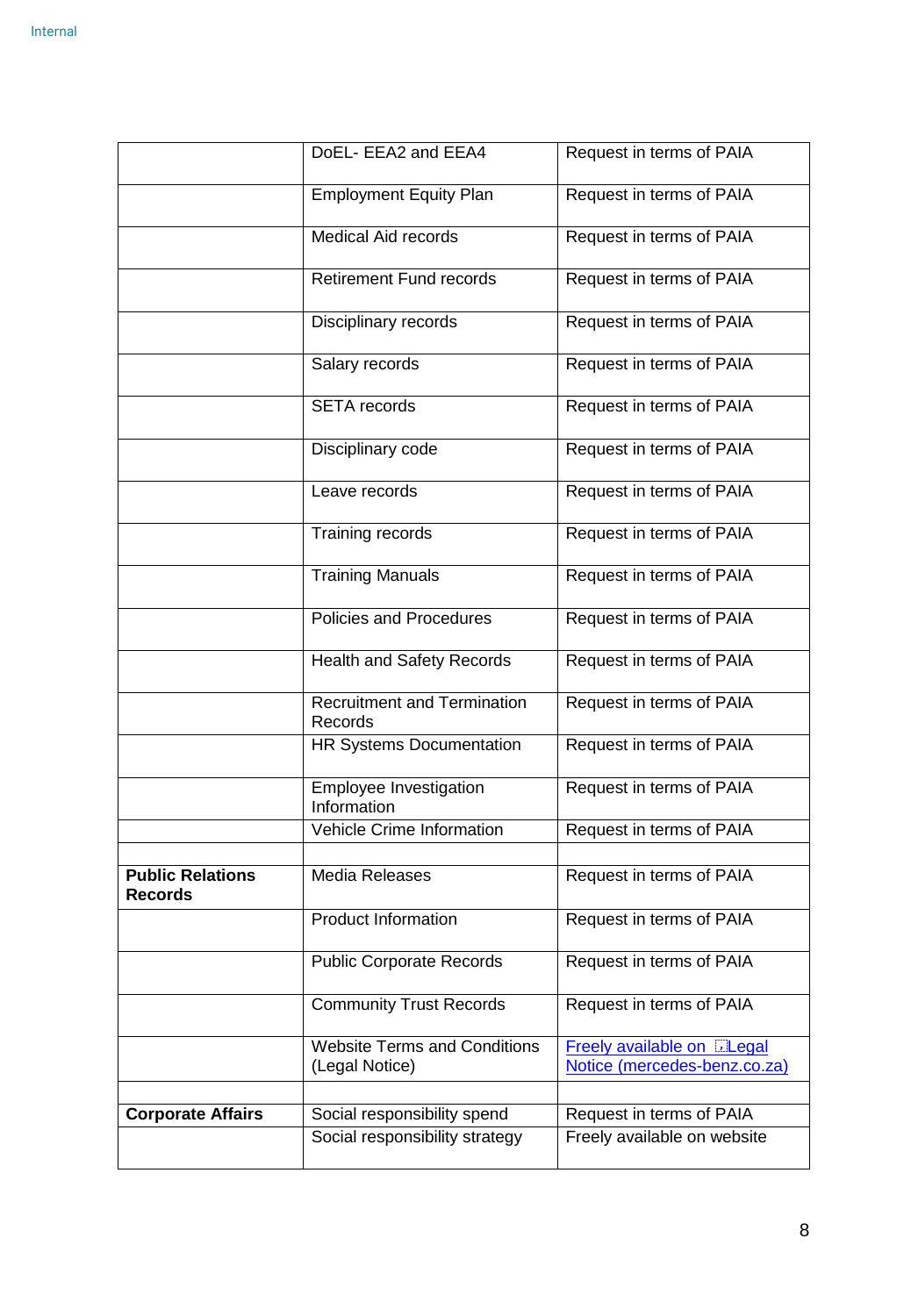|                             | Sponsorships/Agreements                                                  | Request in terms of PAIA                    |
|-----------------------------|--------------------------------------------------------------------------|---------------------------------------------|
|                             | <b>Donations Agreements</b>                                              | Request in terms of PAIA                    |
|                             | <b>External Affairs reporting</b>                                        | Request in terms of PAIA                    |
| <b>Sales and AfterSales</b> | <b>Work Instructions</b>                                                 | Request in terms of PAIA                    |
|                             | <b>Policies and Procedures</b>                                           | Request in terms of PAIA                    |
|                             | Warranty terms and conditions                                            | Information available on<br>company website |
|                             | Service and maintenance plans                                            | Information available on                    |
|                             | terms and conditions                                                     | company website                             |
|                             | Warranty claims procedures                                               | Request in terms of PAIA                    |
|                             | Service and maintenance<br>claims procedures                             | Request in terms of PAIA                    |
|                             | Customer complaints resolution<br>procedures                             | Request in terms of PAIA                    |
|                             | Customer complaints process                                              | Information available on<br>company website |
|                             | Vehicle repair (servicing,<br>maintenance, campaigns)<br>history records | Request in terms of PAIA                    |
|                             | Vehicle ownership history<br>records                                     | Request in terms of PAIA                    |
|                             | <b>Customer records</b>                                                  | Request in terms of PAIA                    |
|                             | <b>Marketing Strategy</b>                                                | Request in terms of PAIA                    |
|                             | <b>Product Information</b>                                               | Information available on<br>company website |
|                             | - Product Brochures                                                      |                                             |
|                             | - Owner Manuals                                                          |                                             |
|                             | <b>Products Sales history</b>                                            | Information available on<br>company website |
|                             | Product planning and arrival                                             | Information available on<br>company website |
| <b>Dealer Training</b>      | Dealer training records                                                  | Information available on                    |
|                             |                                                                          | <b>NAAMSA</b> website                       |
| <b>Business Partners</b>    | <b>Dealer Franchise Documents</b>                                        | Request in terms of PAIA                    |
|                             | <b>Field Records</b>                                                     | Request in terms of PAIA                    |
|                             |                                                                          |                                             |
|                             | <b>Performance Records</b>                                               | Request in terms of PAIA                    |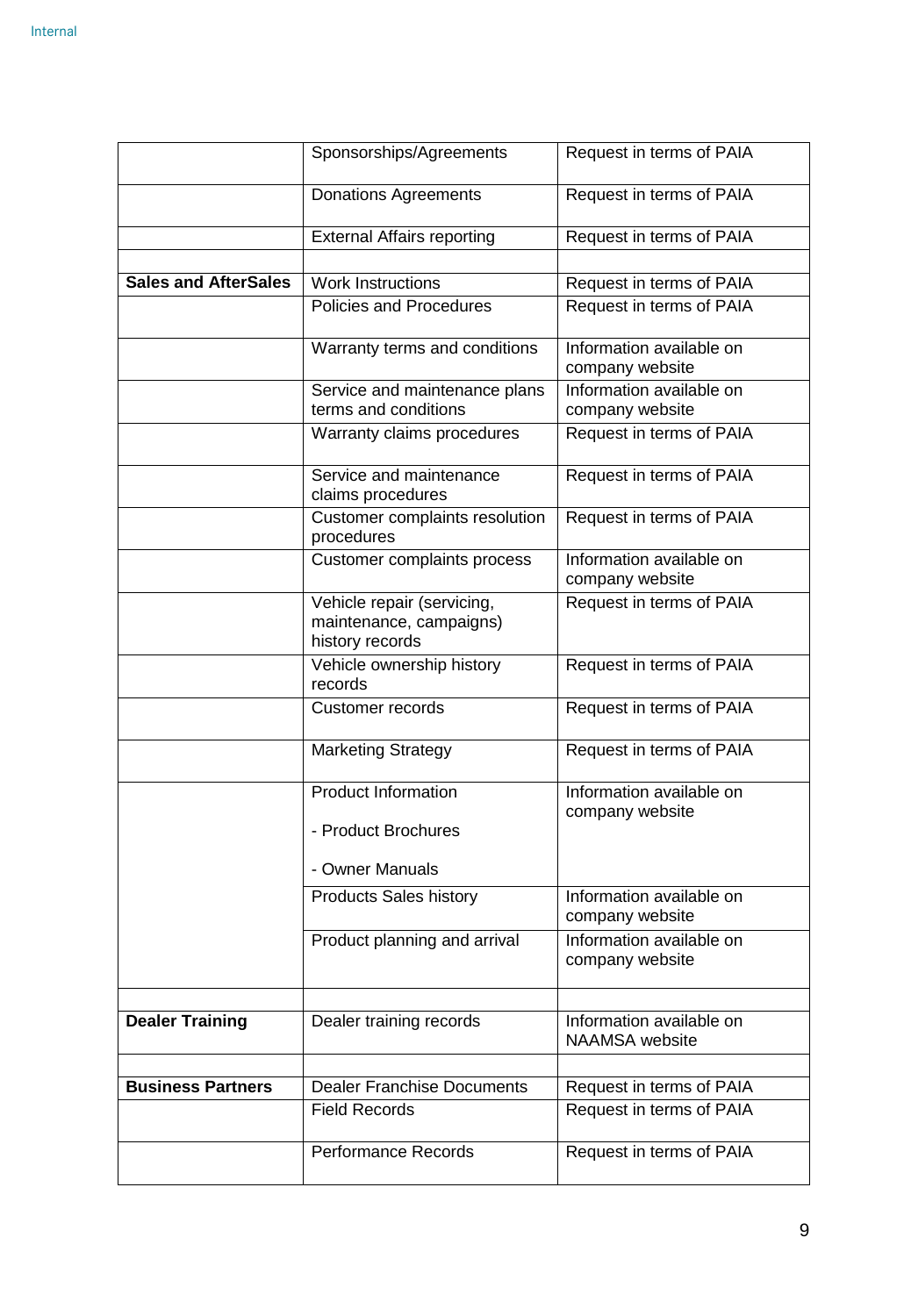|                                            | Business partner agreements                     | Request in terms of PAIA                    |
|--------------------------------------------|-------------------------------------------------|---------------------------------------------|
|                                            | Dealership Locator                              | Request in terms of PAIA                    |
|                                            |                                                 |                                             |
| IT                                         | Testing and development<br>records              | Request in terms of PAIA                    |
|                                            | <b>Policies and Procedure</b><br><b>Manuals</b> | Information available on<br>company website |
|                                            | <b>Service Level Agreements</b>                 | Request in terms of PAIA                    |
|                                            |                                                 |                                             |
| <b>Production/</b>                         | <b>Vehicle and Components</b>                   | Request in terms of PAIA                    |
| <b>Logistics and</b><br><b>Engineering</b> | <b>Specifications</b>                           |                                             |
|                                            | <b>Production Records</b>                       | Request in terms of PAIA                    |
| <b>Engineering Records</b>                 |                                                 | Request in terms of PAIA                    |
|                                            |                                                 |                                             |
| <b>Legal Records</b>                       | <b>General Contract</b><br>documentation        | Request in terms of PAIA                    |
|                                            |                                                 |                                             |
| <b>Quality Records</b>                     | <b>Quality records</b>                          | Request in terms of PAIA                    |
|                                            |                                                 |                                             |
| <b>Environmental</b><br><b>Records</b>     | <b>Environmental Policy</b>                     | Request in terms of PAIA                    |
|                                            | <b>Environmental Records</b>                    | Request in terms of PAIA                    |

# <span id="page-9-0"></span>**8. PROCESSING OF PERSONAL INFORMATION**

#### **8.1 Purpose of Processing Personal Information**

We collect and process personal information for various purposes so we can provide customers with the best possible products and services that we and our authorised agents have to offer, to create a more personalised experience, and in order to comply with our legal, regulatory, industry or workplace requirements.

More specific purposes include but are not limited to the following:

#### **a. Customers/Clients:**

Any purpose relating to buying, selling, repairing and loaning vehicles and parts;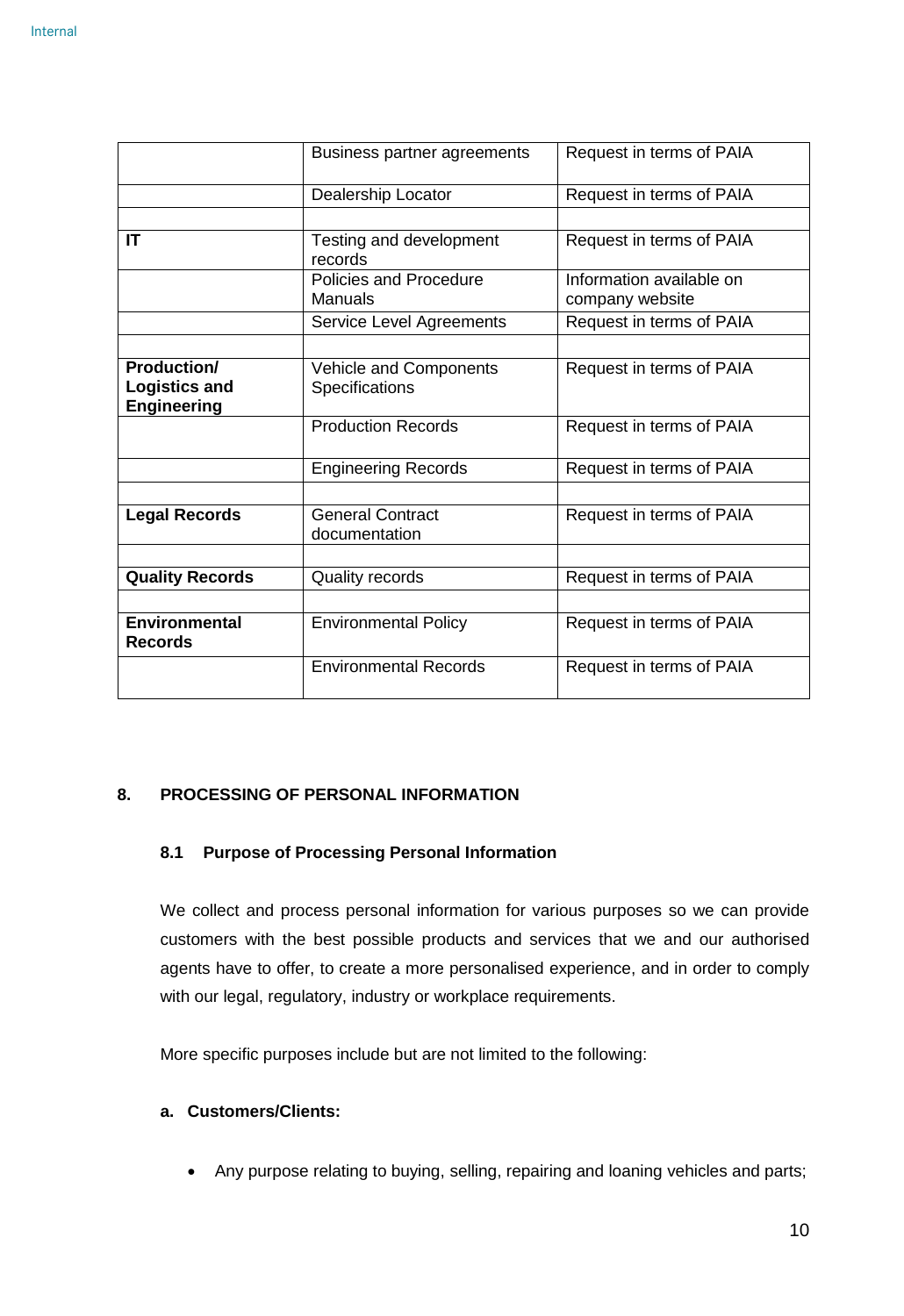- Registering your interest in buying vehicles, including via our microsites;
- Providing you with digital services requested by you including the MercedesMe connect and smart control information and telematics services;
- Responding to enquiries in relation to products, we sell and services we offer;
- Customer assistance, care, contact and information;
- Roadside assistance, vehicle warranty, product issues, service measures and recalls;
- Marketing, event and promotional activities;
- Market research, customer surveys, customer analysis and product development.

#### **b. Business Partners**

• For the purpose of business partner processes and engagements.

#### **c. Employees**

- Recruitment purposes;
- Contractual obligation between employees and MBSA.

#### **d. General**

- Any purpose which we inform you about when we collect your personal information or to which you have provided your consent;
- Any related purpose which would be reasonably necessary or directly related to one or more of our functions or activities;
- Marketing, event and promotional activities;
- Fulfilling and processing orders and administering accounts;
- Accounting, billing or other internal administrative purpose;
- Conducting background checks, including checking against sanctions lists;
- Safety and security.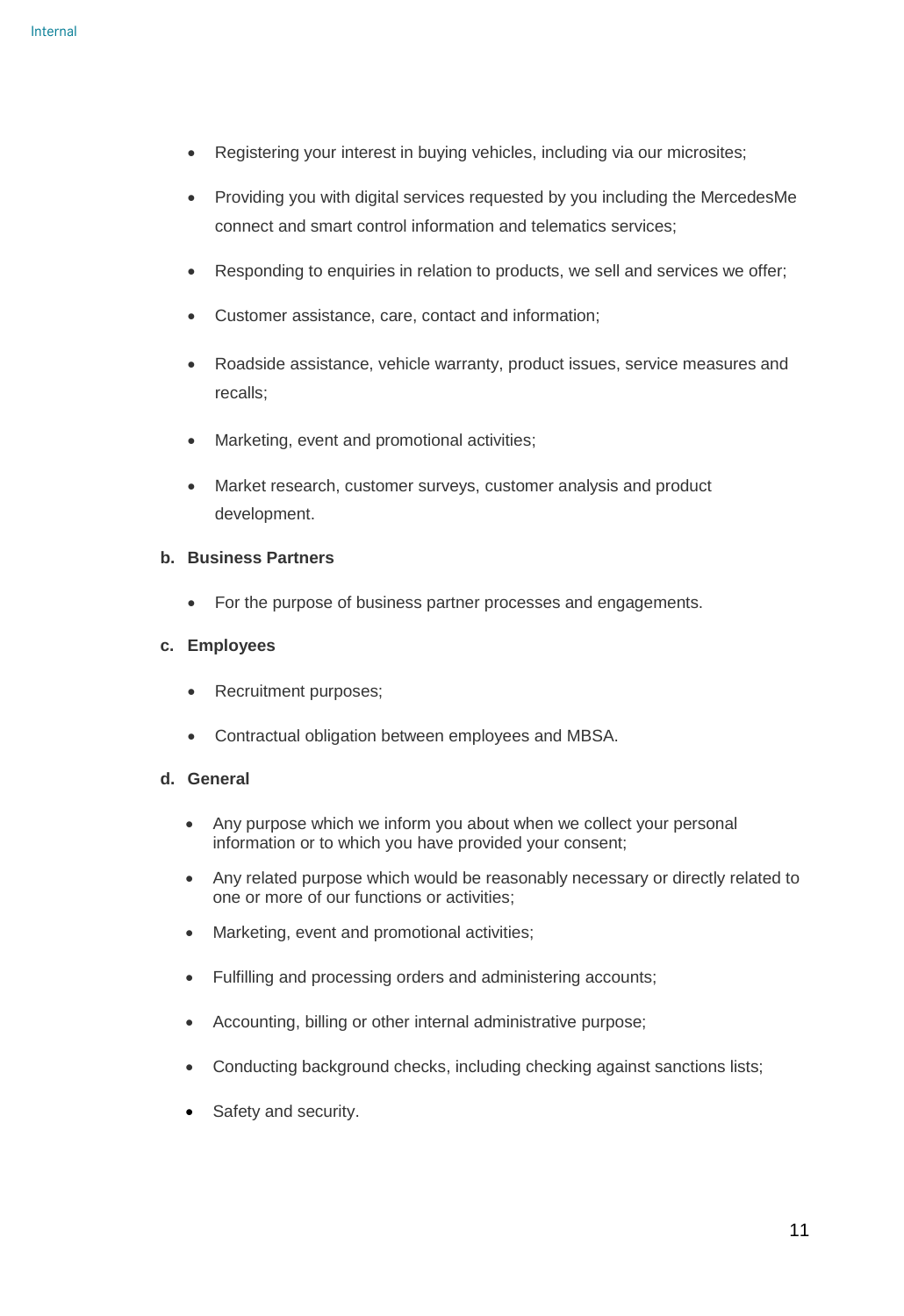| <b>Categories of Data Subjects</b>     | <b>Personal Information Processed</b>         |
|----------------------------------------|-----------------------------------------------|
| <b>Customers and Potential Clients</b> | Personal Information i.e. Name,               |
|                                        | Surname, Email Address, ID number,            |
|                                        | Driver's License, Address, Phone              |
|                                        | Number, Date of Birth, Identifying            |
|                                        | symbol and number, Online Identifiers.        |
|                                        | Financial Information i.e. Invoices,          |
|                                        | Payment Method Information.                   |
|                                        | Vehicle Information i.e. Vin number,          |
|                                        | Vehicle Registration number, Vehicle          |
|                                        | Engine number Vehicle History,                |
|                                        | Vehicle Location.                             |
| <b>Business Partners and Suppliers</b> | Personal Information i.e. Company             |
|                                        | name, Company registration, banking           |
|                                        | details, invoices, Company address,           |
|                                        | contact details, Supplier ID, Contact         |
|                                        | person details and company                    |
|                                        | representatives contact details.              |
|                                        | Financial Performance Information <i>i.e.</i> |
|                                        | Dealer financial information, Financial       |
|                                        | health check.                                 |
| Employees                              | Personal Information i.e. name,               |
|                                        | surname, identity number, marital             |
|                                        | status, contact details, physical             |
|                                        | address, email address, qualifications,       |
|                                        | employment history, criminal history,         |
|                                        | medical records, disability, date of          |
|                                        | birth, race, nationality, banking details,    |
|                                        | tax number, employee number,                  |
|                                        | pregnancy information.                        |
|                                        | Family Information i.e. dependents            |
|                                        | information, children's information,          |

**8.2 Description of the categories of Data Subjects and of the information or categories of information relating thereto**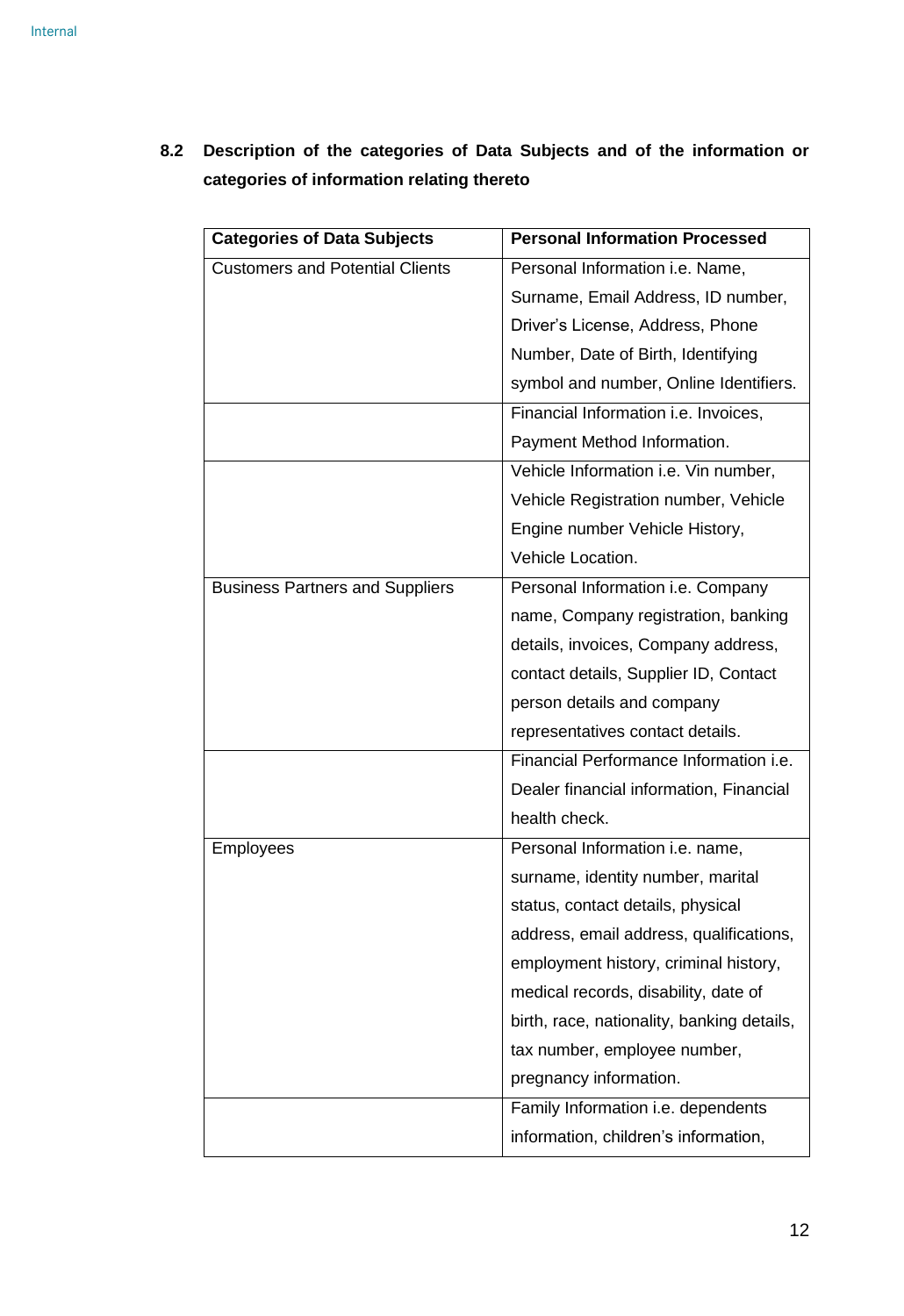|                                           | next of kin, emergency contact person    |
|-------------------------------------------|------------------------------------------|
|                                           | and details.                             |
|                                           | Employment Records i.e employee          |
|                                           | performance,                             |
|                                           | Access Records i.e. biometrics,          |
|                                           | location information, surveillance       |
|                                           | information.                             |
| <b>Potential Candidates (Recruitment)</b> | Personal Information <i>i.e.</i> name,   |
|                                           | surname, identity number/passport,       |
|                                           | contact details, physical address, email |
|                                           | address, curriculum vitae information,   |
|                                           | date of birth, race, gender.             |
| <b>Visitors</b>                           | Personal Information i.e. name,          |
|                                           | surname, identity document/ passport,    |
|                                           | contact information, details of person   |
|                                           | visiting, vehicle registration, driver's |
|                                           | license information, COVID-19            |
|                                           | screening.                               |
|                                           | <b>Access Records and Surveillance</b>   |
|                                           | Records.                                 |

# **8.3 The recipients or categories of recipients to whom the personal information may be supplied**

| Category of personal information                         | Recipients or Categories of Recipients to<br>whom the personal information may<br>be<br>supplied |
|----------------------------------------------------------|--------------------------------------------------------------------------------------------------|
| Identity number and names, for<br>criminal checks        | <b>Supplier for Criminal Checks</b>                                                              |
| Qualifications,<br>for<br>qualification<br>verifications | Supplier for Qualifications verification                                                         |

# **8.4 Planned cross border flows of personal information**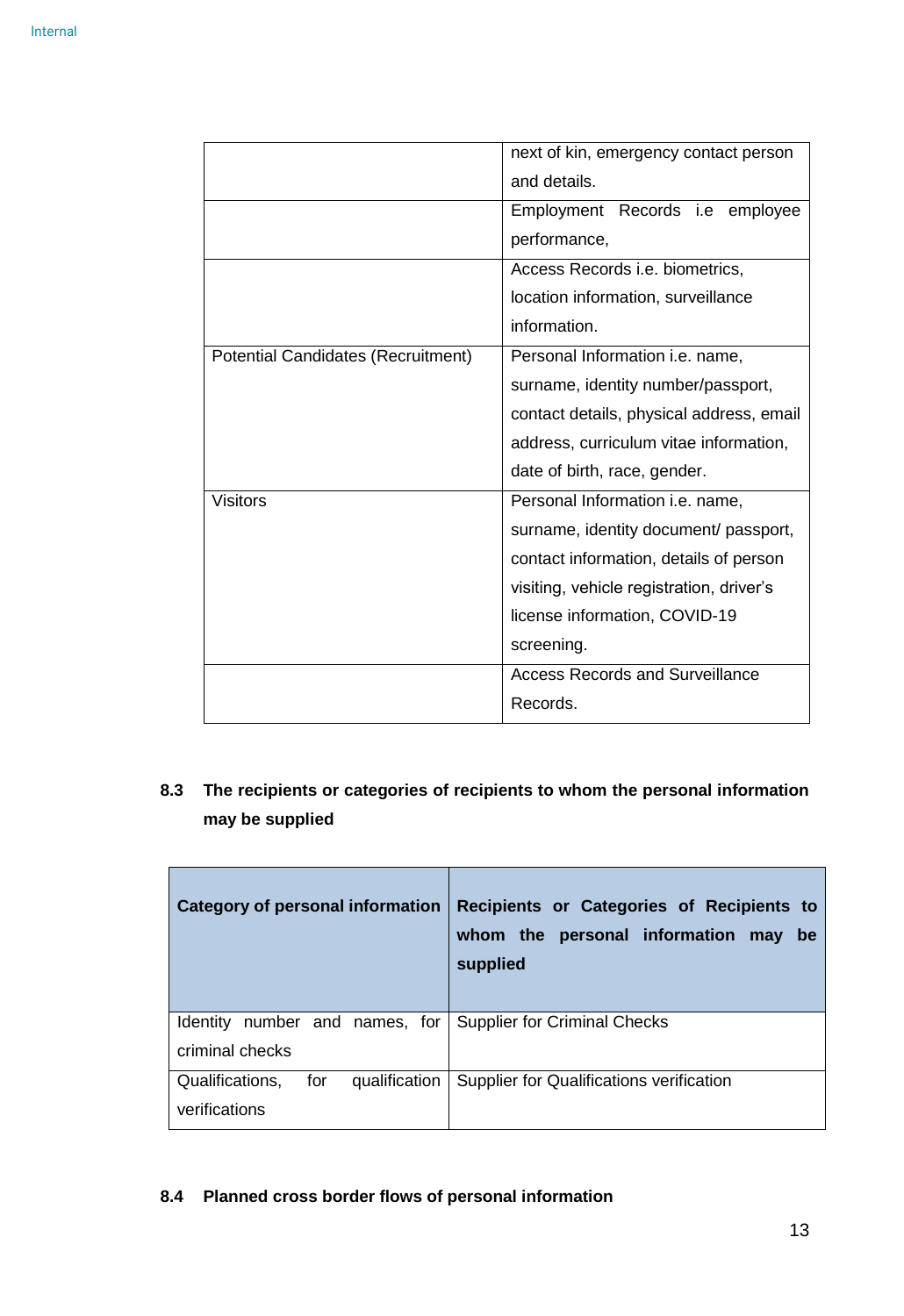During our daily business, activities, personal information, under conditions of confidentiality, may be transferred, accessed, processed and/or stored in various countries for the purpose of service delivery.

We will not transfer personal information to a third party in another country unless:

- The recipient of the personal information is subject to a law, binding corporate rules or a binding agreement which:-
- Upholds principles for reasonable processing of the information that are substantially similar to the conditions contained in POPIA and
- Includes provisions that are substantially similar to those contained in POPIA relating to the further transfer of personal information from the recipient to third parties who are in another country;
- The transfer is necessary for the performance of a contract or for the implementation of pre-contractual measures taken; or consent has been obtained from the data subject.

# **8.5 General description of Information Security Measures to be implemented by the responsible party to ensure the confidentiality, integrity and availability of the information**

Mercedes-Benz South Africa Limited uses technical and organizational security measures in order to protect the information we have under our control against accidental or intentional manipulation, loss, destruction and against access by unauthorized persons. Our security procedures are continually enhanced as new technology becomes available.

#### <span id="page-13-0"></span>**9. AVAILABILITY OF THE MANUAL**

- 9.1 A copy of the Manual is available
	- 9.1.1 On [https://corporate.mercedes-benz.co.za](https://corporate.mercedes-benz.co.za/)
	- 9.1.2 head office of Mercedes-Benz South Africa Limited for public inspection during normal business hours;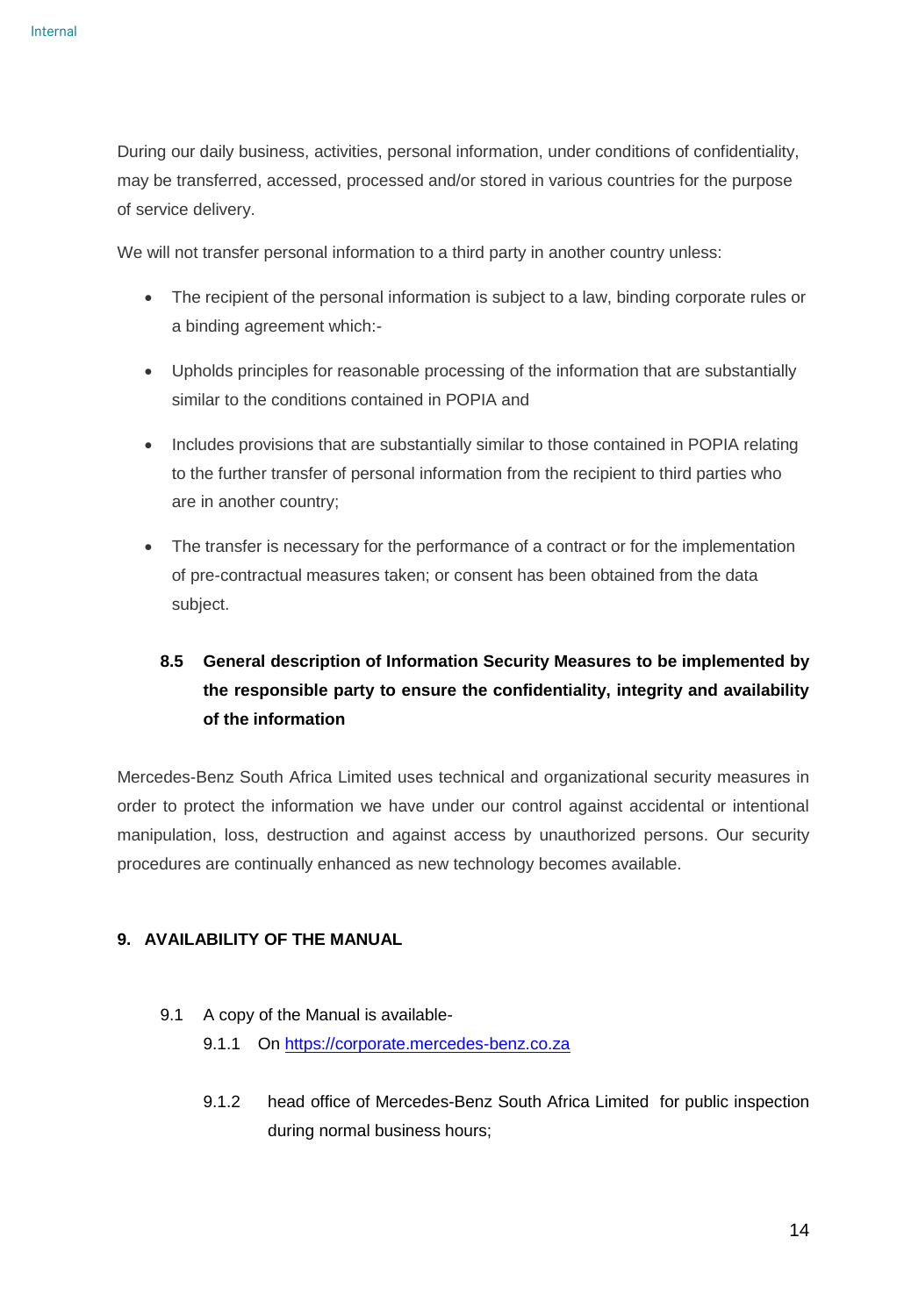- 9.1.3 to any person upon request and upon the payment of a reasonable prescribed fee; and
- 9.1.4 to the Information Regulator upon request.

#### <span id="page-14-0"></span>**10. DETAIL ON HOW TO MAKE A REQUEST FOR ACCESS**

- 10.1 The requester must complete *Form 2: Request for Access to Records* (as per Regulation 7), available on the Information Regulator website and submit this form together with a request fee, to the Information Officer of Mercedes-Benz South Africa Limited.
- 10.2 The form must be submitted to the Information Officer of Mercedes-Benz South Africa Limited at her address, fax number, or electronic mail address as provided under paragraph 2 above.
- 10.3 The form must:
	- 10.3.1 provide sufficient particulars to enable the Information Officer of Mercedes-Benz South Africa Limited to identify the record/s requested and to identify the requester;
	- 10.3.2 indicate which form of access is required;
	- 10.3.3 specify a postal address or fax number of the requester in South Africa;
	- 10.3.4 identify the right that the requester is seeking to exercise or protect, and provide an explanation of why the requested record is required for the exercise or protection of that right;
	- 10.3.5 if in addition to a written reply, the requester wishes to be informed of the decision on the request in any other manner, to state that manner and the necessary particulars to be informed in the other manner;
	- 10.3.6 if the request is made on behalf of another person, to submit proof of the capacity in which the requester is making the request, to the reasonable satisfaction of the Information Officer of Mercedes-Benz South Africa Limited.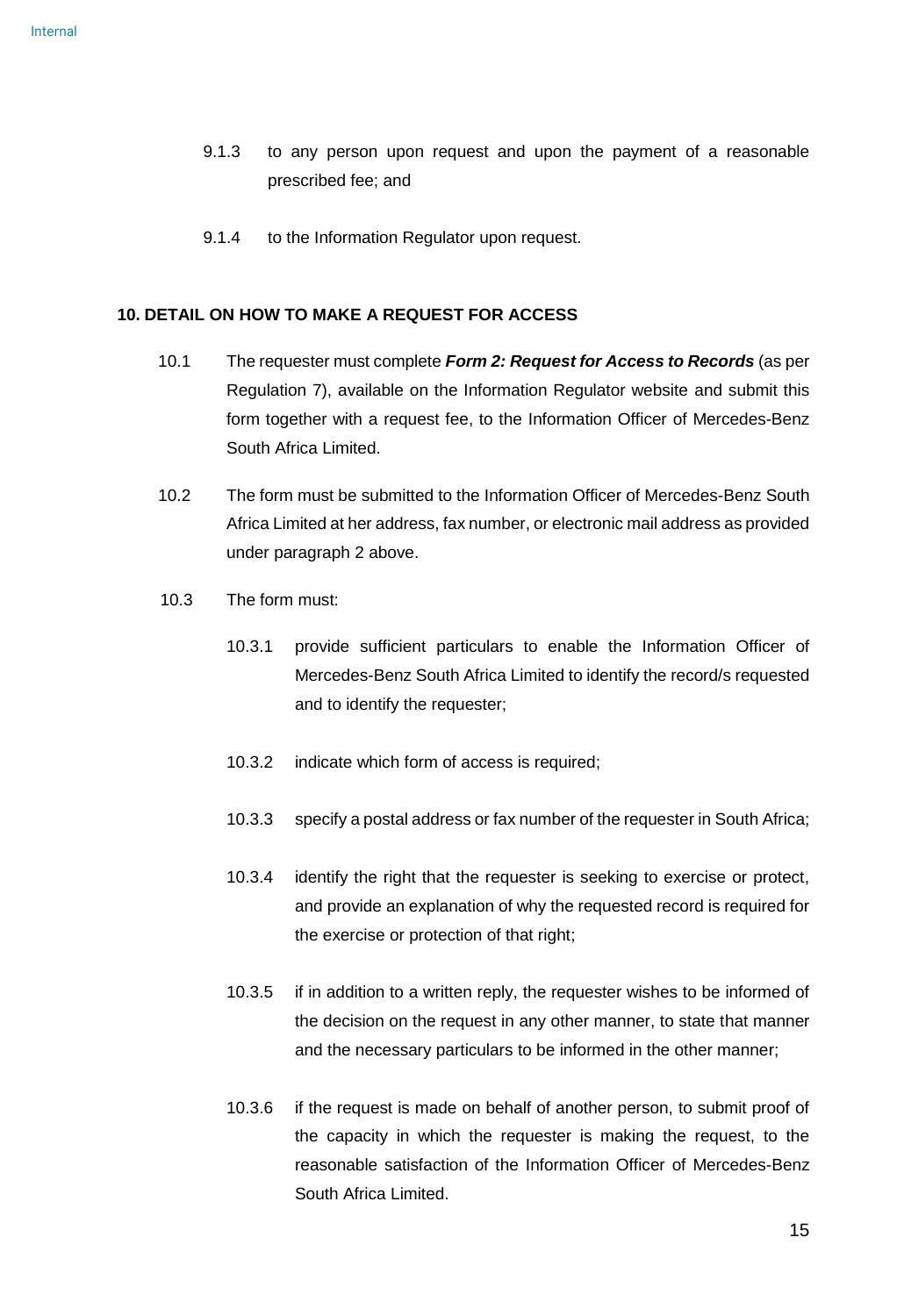#### <span id="page-15-0"></span>**11. PRESCRIBED FEES**

PAIA provides for two types of fees, namely:

- 11.1 A request fee, which will be a standard fee; and
- 11.2 An access fee, which must be calculated by taking into account reproduction costs, search and preparation time and cost, as well as postal costs.

When the request is received by the Information Officer, such officer shall by notice require the requester, other than a personal requester, to pay the prescribed request fee (if any), before further processing of the request.

If the search for the record has been made and the preparation of the record for disclosure including arrangement to make it available in the requested form, requires more than the hours prescribed in the regulations for this purpose, the Information Officer shall notify the requester to pay as a deposit the prescribed portion of the access fee which would be payable if the request is granted. The Information Officer shall have the discretion to withhold a record until the requester has paid the requisite fee.

A requester whose request for access to a record has been granted, must pay an access fee for reproduction and for search and preparation, and for any time reasonably required in excess of the prescribed hours to search for and prepare the record for disclosure including making arrangements to make it available in the request form.

If a deposit has been paid in respect of a request for access which is refused, it remains within the discretion of the Information Regulator whether a refund should be granted.

The Information Officer will at all times have the discretion to charge the applicable fees as described above.